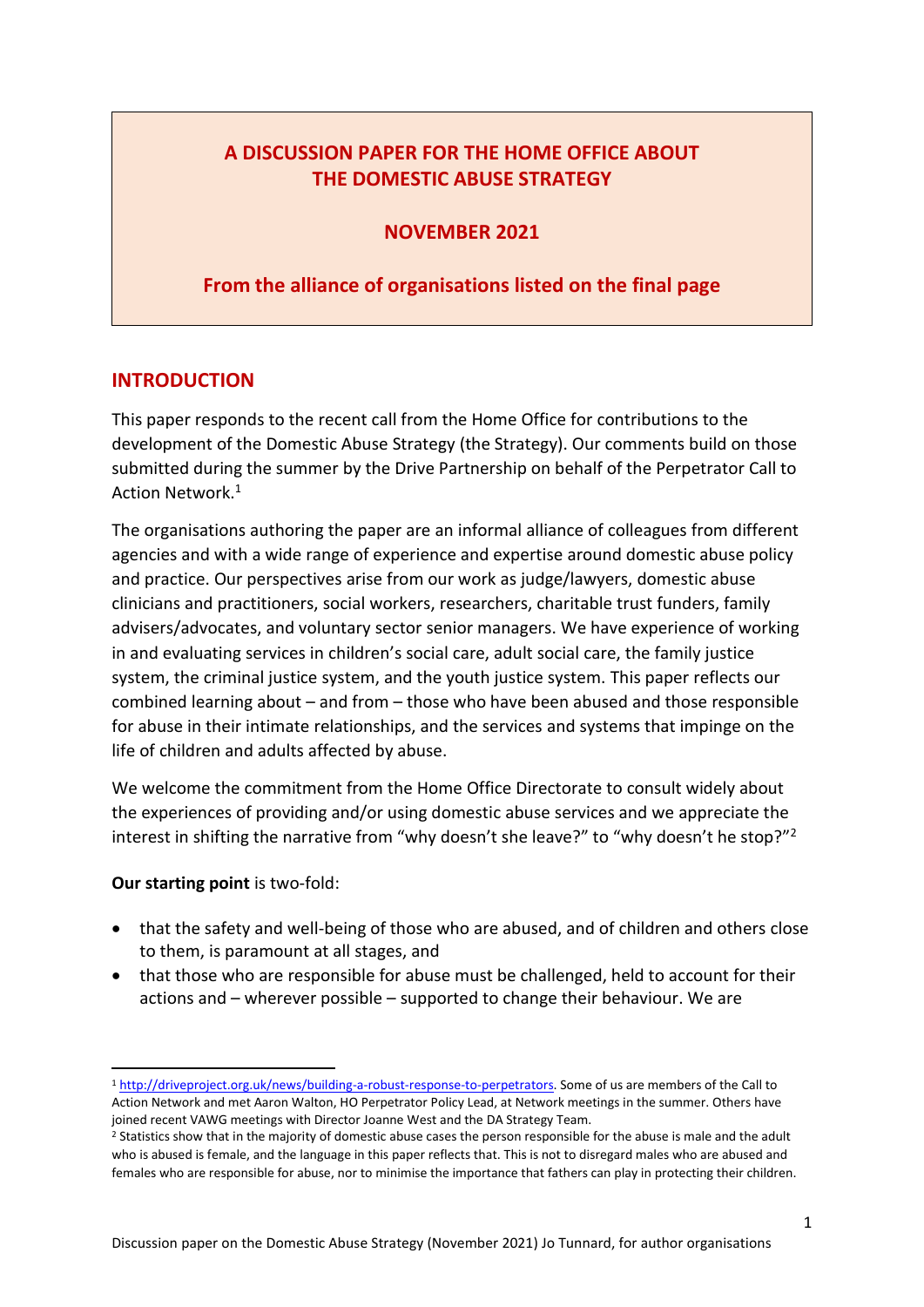committed to this approach because domestic abuse will not stop until those who act abusively cease to do so.

### **Our comments** are about:

- 1. Attending to the social and cultural context in which domestic abuse occurs (p3)
- 2. Achieving a balanced expression of needs and short and longer-term responses: a public health approach (p4)
- 3. Strengthening appropriate responses in children and family work, both in and out of court (p6)
- 4. Having a discrete section about the Family Justice System (p10)
- 5. Expanding the evidence base (p12), and
- 6. Policy implementation matters (p15).

**Our overriding messages** are about the need to promote:

- A **public health approach** to ending domestic abuse
- **Sufficient funding** for every corner of the work, and
- A commitment to seeing domestic abuse as **everyone's business**.

**Our contact details** are at the end of the paper. We would welcome a discussion and can provide further references to evidence if that would be useful.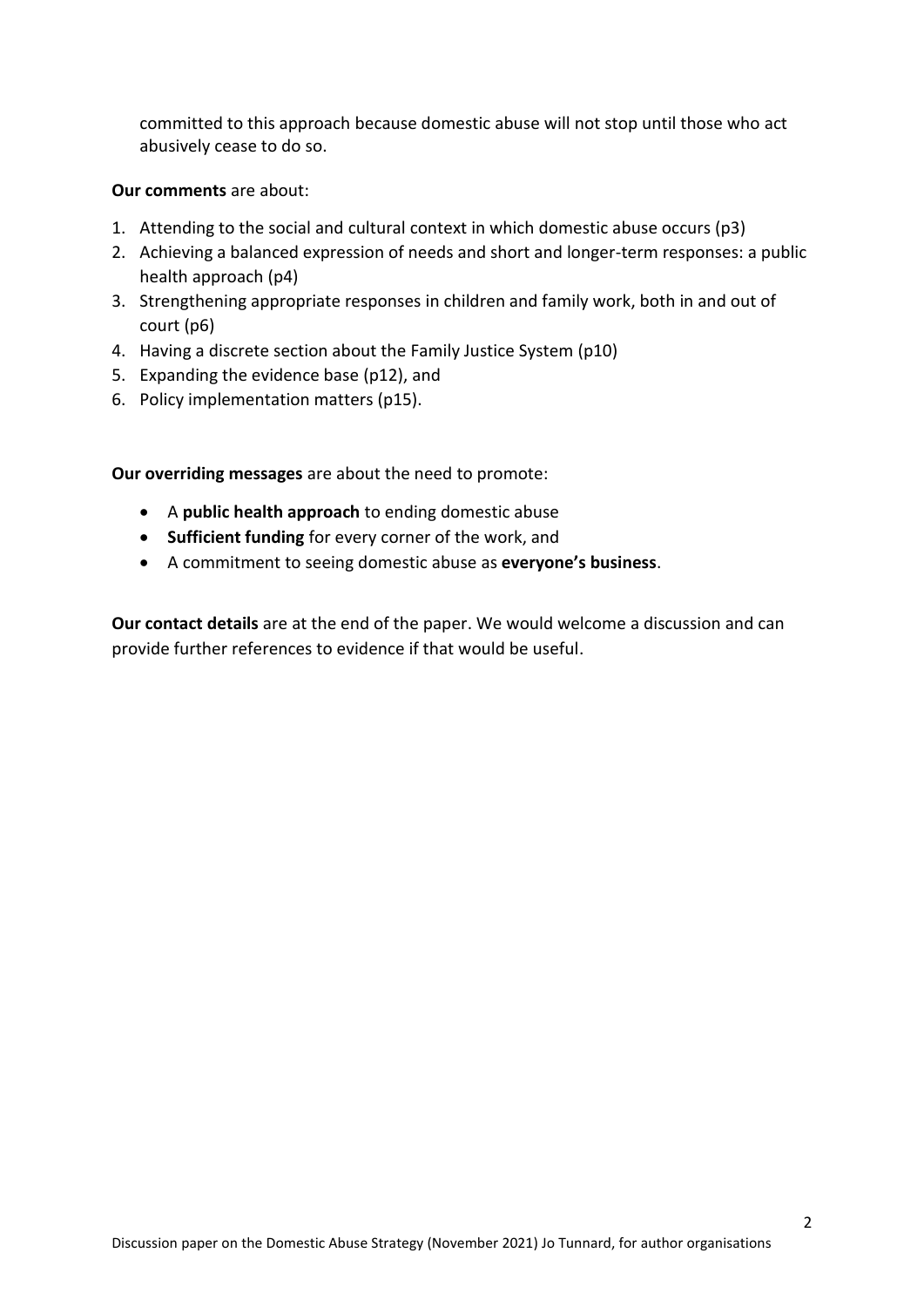# **1. ATTENDING TO THE SOCIAL AND CULTURAL CONTEXT IN WHICH DOMESTIC ABUSE OCCURS**

#### **Summary points**

- Domestic abuse is harmful.
- For many, it is experienced alongside other discrimination and disadvantage.
- A Strategy that is broad in its scope will enhance the prospect of change.

The challenges for those who have been harmed by domestic abuse are enormous. For many, too many, these difficulties are compounded by other pressures. The impact of poverty, disadvantage and discrimination, including problems around housing and the benefits system, are all critical aspects of the context here, limiting or removing choices and options for people to be free of abuse. These pressures have been compounded by years of resource constraints and, more recently and simultaneously, by the Covid-19 pandemic and its repercussions.

It will be invaluable to have a Strategy that takes full account of all these factors and is broad in its scope. It merits being backed by a determination to respond with approaches that name and acknowledge abuse and its impact, that explore the individual circumstances and wishes and aspirations of those affected by abuse, and that offer the sort of support that people want.

It follows that the Strategy will need to contend with a wide spectrum of individual and family circumstances and have in mind each person affected. Here, too, the spectrum is wide, including those are abused and those responsible for the abuse and, within the latter, those who wish to change their behaviour and those who may never develop the insight to do so.

It is against this background that we have explored the issues that we hope will have a central position in the development of future domestic abuse policy and practice at national and local level.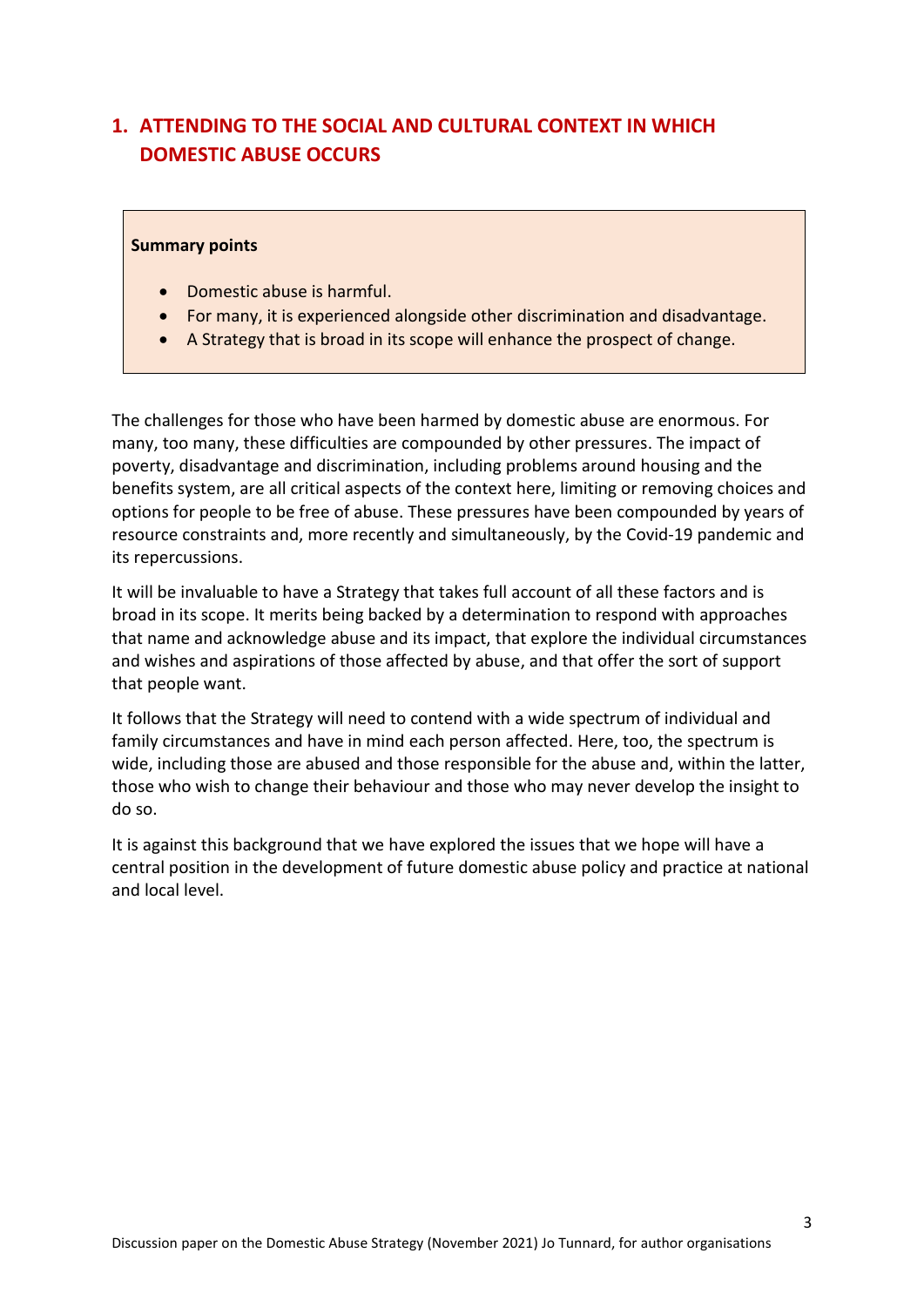# **2. ACHIEVING A BALANCED EXPRESSION OF NEEDS AND RESPONSES: A PUBLIC HEALTH APPROACH**

### **Summary points**

- Undue focus on criminality deflects attention from most domestic abuse.
- The lived experienced of those affected must be heeded.
- Addressing the disjointed service response is long overdue.
- An explicit public health response offers the best prospect of tackling inequalities.

To maximise impact, it will be important for the Strategy to avoid giving disproportionate attention to the most serious offending and to the highest end of criminal court responses to those who use abusive behaviour.

This view is driven by our concern that a Strategy that uses criminality as the major lens through which to see abuse will, inevitably, result in a Strategy that underplays the vast majority of domestic abuse experience. Whilst a narrow 'crime and punishment' approach will give much-needed attention to 3% of domestic abuse in our society, it will miss the other 97% of abuse that does not reach the high threshold of male-perpetrated abuse.

In addition, an overfocus on seeing those responsible for abuse as individuated persons involved in the criminal justice system will deflect due attention from stopping domestic abuse where it occurs most frequently. What happens at home, in families, is the key perspective to focus on. So, too, is the support that might be needed over time, as circumstances change and stresses reappear, rather than a sole focus on emergency and short-term intensive support.

A further consideration is the way in which professional responses to domestic abuse are described as existing on separate planets, and with limited communication between them, producing a confusing, fragmented response for the families involved.<sup>3</sup> It means disproportionate emphasis on criminal justice responses to abuse (one of the planets) and insufficient attention to child protection responses and family justice responses (the other two planets). This exacerbates rather than addresses the disjointed service response to domestic abuse that has been well known in the sector for nearly 20 years.

<sup>3</sup> Hester M (2011) The Three Planet Model: Towards an understanding of contradictions in approaches to women and children's safety in contexts of domestic violence. *British Journal of Social Work*, *41*(5), 837–853. <https://doi.org/10.1093/bjsw/bcr095>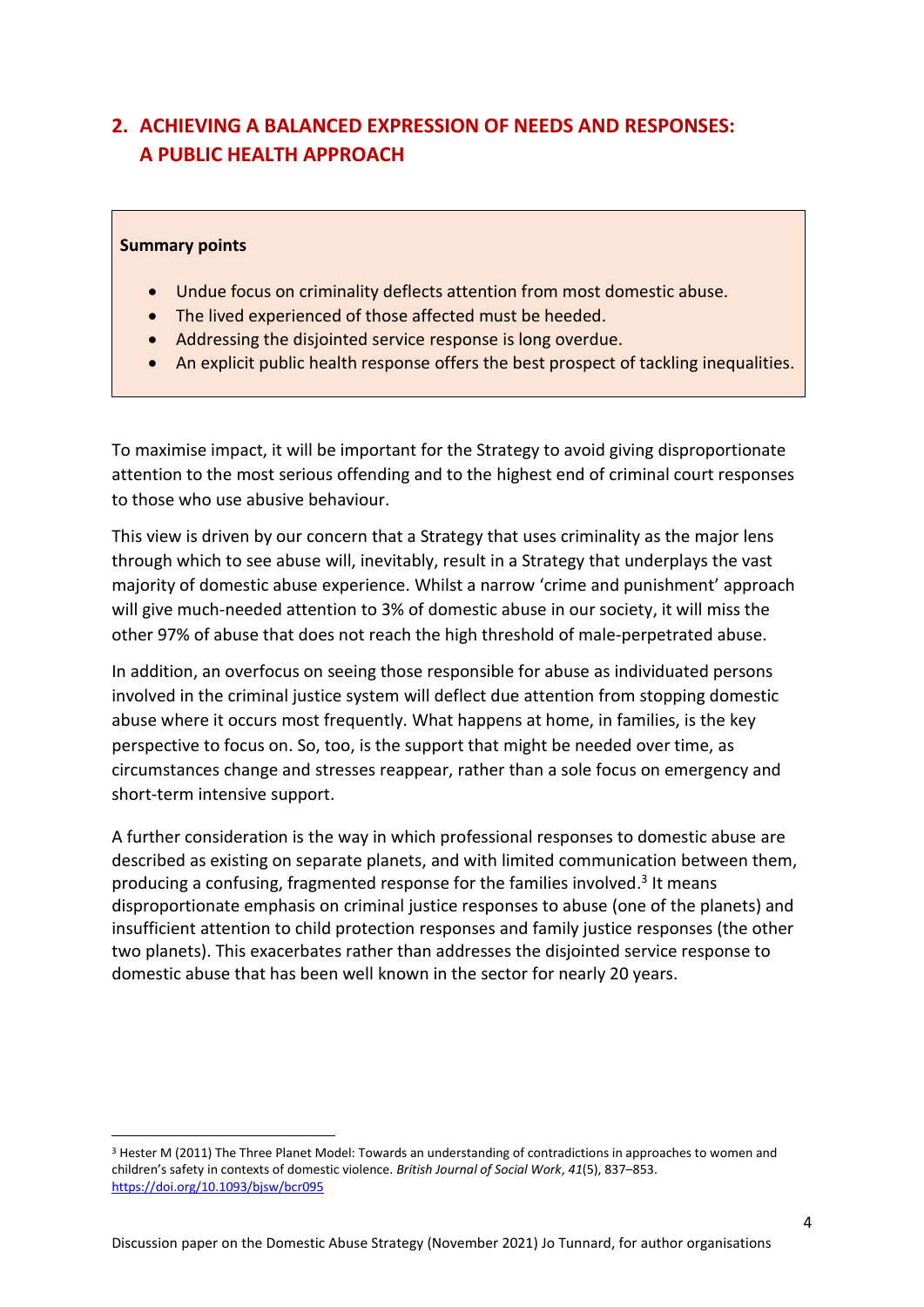The Strategy offers a vital opportunity to listen to and hear the complex, nuanced reflections of those involved in domestic abuse, to enable us to shape meaningful responses based on the lived experience of those who are harmed and those whose behaviour is harmful. The Strategy can highlight what we know about the inequalities sustained within the sector, including for example the disadvantages experienced by Black and minoritised women, and by parents confronted by the stigma, negative assumptions and judgemental approaches towards those involved in state intervention in their life. These and other inequalities shape different people's access to safety, support and justice.

The Strategy can also highlight the progress being made in challenging prevailing negative practices and policies. For example, it can usefully draw the attention of organisations to the anti-racist charter developed by the VAWG sector and to the mutual expectations charter developed by Family Rights Group. 4

Our hope is for a Strategy that demonstrates commitment to being national in the sense of paying equal attention to needs and responses that will make a lasting difference to everyone affected. In essence, this is an explicit public health approach<sup>5</sup> to the problem, underpinned by the growing knowledge of the benefits that accrue from looking at problems and causes through the lens of restorative and trauma-informed practice and a social model that explores what is expected of different groups of men in our society and what different groups of women want or expect from their lives.<sup>6</sup>

<sup>4</sup> For the anti-racism charter, launched by Ending Racism in VAWG[: https://www.respect.uk.net/articles/respect-commits](https://www.respect.uk.net/articles/respect-commits-to-the-vawg-anti-racism-charter)[to-the-vawg-anti-racism-charter\)](https://www.respect.uk.net/articles/respect-commits-to-the-vawg-anti-racism-charter). An[d https://frg.org.uk/policy-and-campaigns/families-voices/mutual-expectations](https://frg.org.uk/policy-and-campaigns/families-voices/mutual-expectations) for the charter to promote effective, mutually respectful partnership working between practitioners and families when children are subject to statutory intervention.

<sup>5</sup> As in, for example, "defining and measuring the problem, determining the causes or risk factors, determining how to prevent or ameliorate the problem, and implementing effective strategies on a larger scale and evaluating their impact on everyone involved." <https://www.ncbi.nlm.nih.gov/pmc/articles/PMC2253560/>

<sup>6</sup> Ferguson G, Featherstone B, Morris K (2019) *Framed to fit? Challenging the domestic abuse 'story' in child protection,* Critical and Radical Social Work. For definitions that emphasise equalities and co-production, see also [https://www.researchinpractice.org.uk/all/publications/2021/july/a-public-health-approach-to-violence-reduction](https://www.researchinpractice.org.uk/all/publications/2021/july/a-public-health-approach-to-violence-reduction-strategic-briefing-2021/)[strategic-briefing-2021/](https://www.researchinpractice.org.uk/all/publications/2021/july/a-public-health-approach-to-violence-reduction-strategic-briefing-2021/)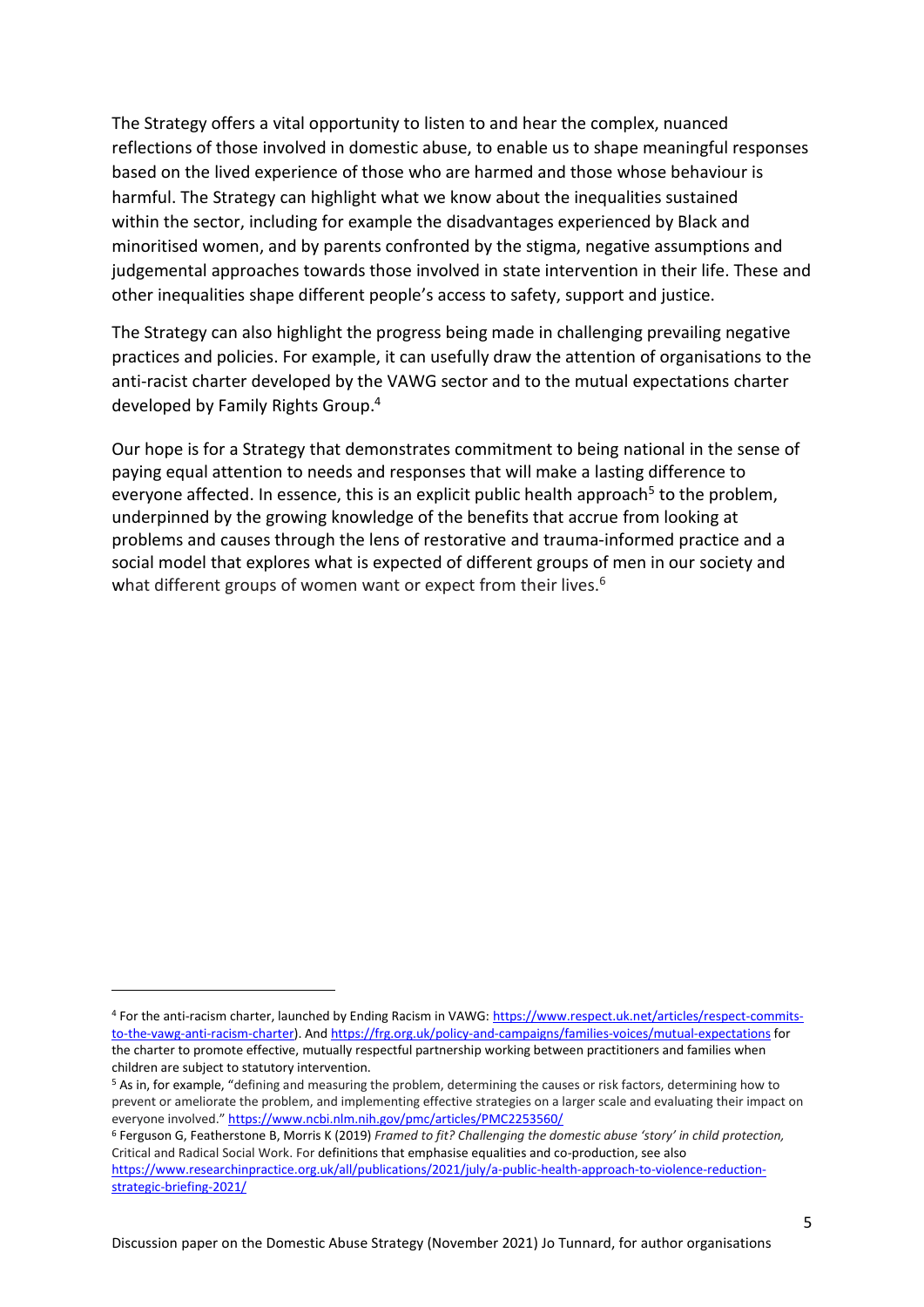# **3. STRENGTHENING APPROPRIATE RESPONSES IN CHILDREN AND FAMILY WORK, BOTH IN AND OUT OF COURT**

### **Summary points**

- A respectful approach will help reduce the stigma of domestic abuse.
- People under stress have strengths to harness as well as needs to address.
- Services benefit from trauma-informed thinking and problem-solving practice.
- The language of the Domestic Abuse Act 2021 is a helpful approach.

The high volume of domestic abuse work in children's social care, and in private and public law cases in family courts, prompts us to encourage greater attention in the Strategy to both these systems, as well as to the need for more, and for more appropriate, responses to domestic abuse. There is value in the Strategy giving more attention to child and family social services, including community and out-of-home care services. There would be merit, too, in the Strategy having a discrete section about the family justice system (see section 4, below) and we note and welcome the recommendations from the Domestic Abuse Commissioner's Office (DACO) about firming up this aspect of the Strategy.

We envisage that the Strategy could be vital in emphasising and implementing good practice, including the following:

• **Countering the negative way in which families can feel treated when seeking or needing help.** You will be aware of the need to avoid parents who are victims of domestic abuse becoming the primary focus of work around change, with the unhelpful expectation that they are the ones to bear responsibility for bringing about the change that is needed, and with their failure to do so holding punishing consequences for them. These consequences can be as devastating as the risk of losing their children through state intervention or having to uproot themselves and their children from their community and support network. Such pressures on parents experiencing abuse can then be compounded by the minimal attention or resources in place to enable any change work to be done with the parent who is using abusive behaviour and is responsible for the abuse that occurs. From the child's perspective, the needs are for support and treatment within the family, to end abuse but not lose a parent.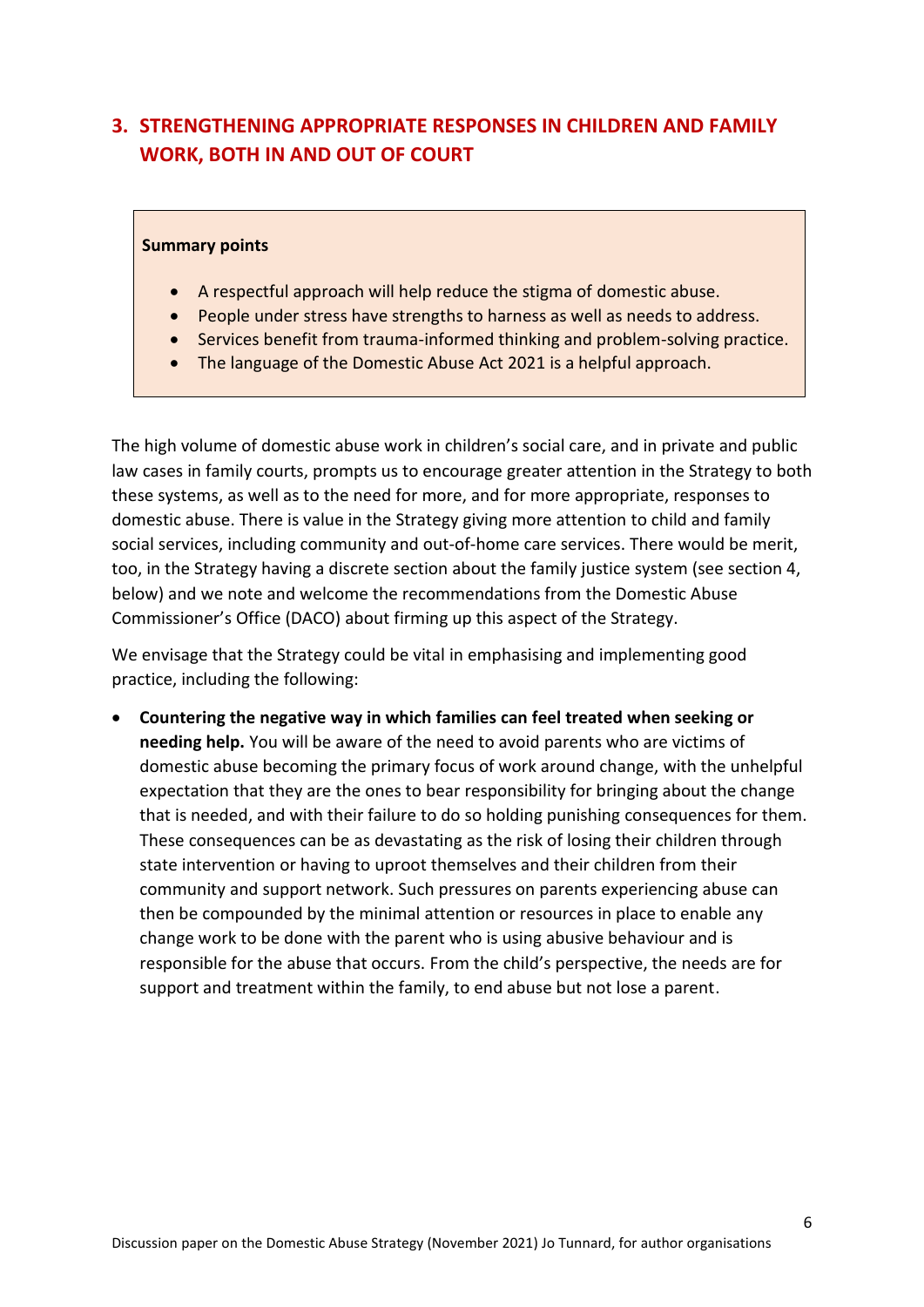• **Making better use of the strengths within individuals and their networks**, rather than only viewing those in difficulties as people 'in need'. A good example of the preferred, strengths-based, approach is that of Family Group Conferencing (FGC).<sup>7</sup> This model engages family members to protect and help children and parents to be safe from abuse, and to address the abusive behaviour, by being open about it. Importantly, it helps address the secrecy and shame that those who use abuse can turn to their advantage.

FGCs are structured to ensure protection against further harm and to allow family members to think what they each can do to address the concerns that have been identified. They hold the abusive person to account for their behaviour and in doing so they share the burden to protect that otherwise tends to settle unhelpfully on mothers alone. The approach can protect mothers and children from being victimised twice over, first by the abusive behaviour and second by the response of the professional safeguarding system. FCGs can play a vital role in helping children maintain positive links with both sides of their family if parents live apart.

- **Reinforcing the importance of professionals working together, as opposed to working in silos.** Evidence suggests that at every level in the child and family care system, from early help through to child protection and then escalating to the family court, an essential – arguably THE essential – ingredient of success is the multi-disciplinary skill set, with its joined-up thinking and service delivery.<sup>8</sup>
- **Speeding up the development and availability of holistic, whole-system approaches to tackling domestic abuse**. These approaches are characterised by high support for those experiencing abuse from someone personally connected, combined with high challenge to those who use abusive behaviour and high support for those who want/need to change their behaviour. They are underpinned by trauma-informed thinking and practice and by a problem-solving approach to parental difficulties.

One such example is the Family Drug and Alcohol Court (FDAC) model,<sup>9</sup> delivered at present in 14 local authority and family court areas in England and to be launched this month in Wales. Whilst the main trigger for local authority referrals to FDAC is the parental substance misuse that puts the children at risk of significant harm, there is a very high incidence of domestic abuse difficulties in families using FDAC. In the second quarter of 2021, 95% of parents entering FDAC were identified as having been involved in domestic abuse in the past and 47% of them were currently experiencing abuse or using abusive behaviour.

<sup>7</sup> Mason P, Ferguson H, Morris K, Munton T, Sen R (2017) *Leeds Family Valued, Evaluation Report*. Children's Social Care Innovation Programme Evaluation Report 43.

<sup>8</sup> [http://driveproject.org.uk/wp-content/uploads/2021/09/childrens\\_summary\\_report\\_domestic\\_violence\\_final.pdf](http://driveproject.org.uk/wp-content/uploads/2021/09/childrens_summary_report_domestic_violence_final.pdf)

<sup>9</sup> <https://fdac.org.uk/how-does-fdac-work/>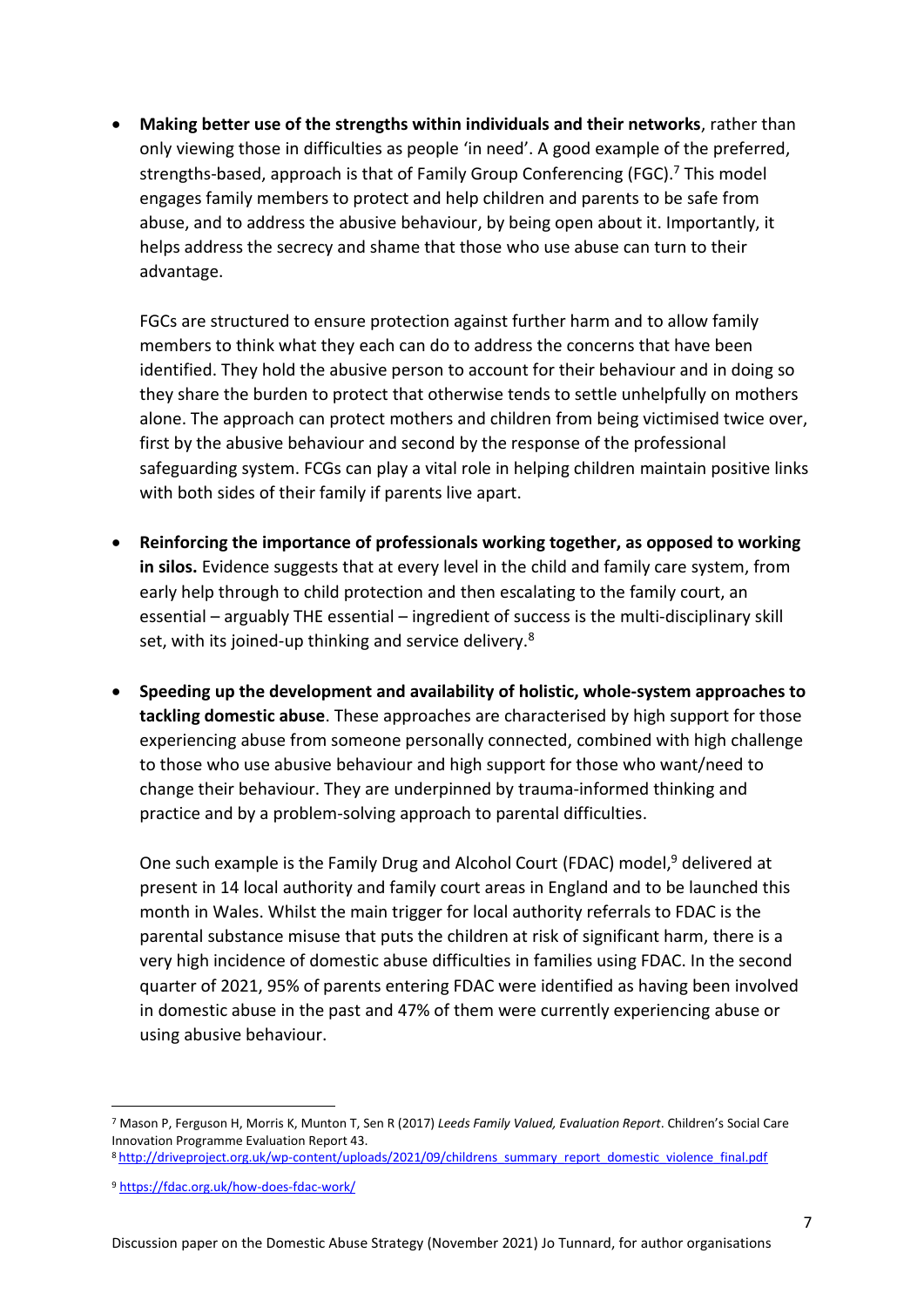The FDAC model is used at the high end of child protection, where referral to court in care proceedings is prompted by concern about actual or future significant harm to the child. But similar whole-family approaches to parental difficulties, including domestic abuse, have been developed for lower levels of need. They include *Making a Change*, *For Baby's Sake*, *Safe Together,* and *Opening Closed Doors* (Barnardo's Cymru). All these, and other, interventions along the safeguarding spectrum merit being showcased in the Strategy.

The common thread is an acknowledgement of a very high prevalence of complex and developmental trauma in those who experience domestic abuse and/or use abusive behaviour in close relationships. The trauma has often arisen in childhood and often continues as adults. It can and does have a fundamental impact on their regulation, processing and interactions with others, including services designed to help them resolve their difficulties and parent their children safely.<sup>10</sup>

A similar point has been made in relation to specific interventions delivered in noncommunity settings for those who have used abusive behaviour. For example, *Building Better Relationships* has been deemed to be unresponsive to a diverse perpetrator population and as not necessarily redressing reasons for violent behaviour. Focusing on teaching men to **manage** their **reactions** to conflicts was found to be pursued as the central treatment aim, irrespective of the many complex needs, personal and emotional vulnerabilities, and neuro-diverse barriers that many of the men faced.<sup>11</sup>

• **Reflecting on the possible risks that arise from the language we use when referring to those involved in and affected by domestic abuse.** We have in mind in particular the terms 'perpetrator' and 'victim'. We wonder if it is time to invite an open discussion about whether our current language is labelling people in unhelpful ways and, if so, how it might be possible to counter that. Of note here is the recent presentation by the President of the Family Law Division in which he reflects on the importance of the careful use of language in private law proceedings involving disputes between parents and in the work that precedes involvement of the justice system.<sup>12</sup>

<sup>10</sup> Webb S (2021) The toxic trio, adverse childhood experiences and the family court. In *Seen and Heard*, Volume 31 (2). <sup>11</sup> Renehan N (2021) Building Better Relationships? Interrogating the 'black box' of a statutory domestic violence perpetrator programme. Summary of thesis and key findings report.

<sup>12</sup> *Supporting Families in Conflict: There is a better way*. An address by Sir Andrew McFarlane to the Jersey International Family Law Conference 2021.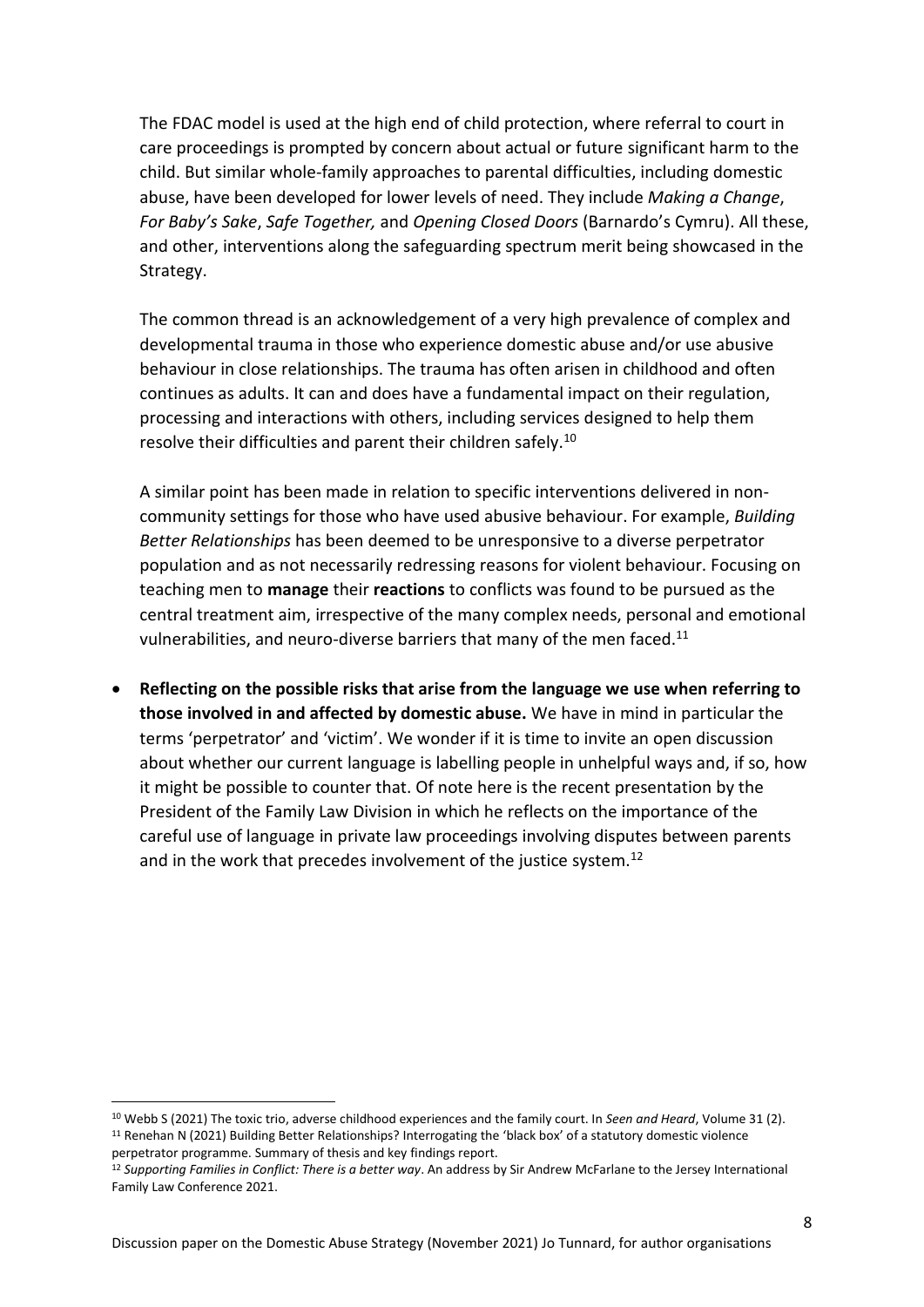It will be important to avoid the implication that domestic abuse is a binary construct (an issue of victim versus villain, or of perpetrator versus victim). Such a perspective can serve as a barrier to change, because it risks viewing the person inflicting abuse as someone whose sole attribute is abusive behaviour. This chimes with similar welcome shifts in language over time in other spheres, such as the move from 'juvenile offender' to 'young person who offends'. Without minimising the harmful impact of their behaviour or the seriousness of their actions, and without condoning or excusing them, the shift in language succeeds in implying that their behaviour is not necessarily so entrenched that they cannot or will not change.

We welcome the approach to language in the Domestic Abuse Act 2021. The new legislation uses the terms person **'affected by domestic abuse'** and person '**responsible for the abuse**' (Section 7). We acknowledge that these terms may not trip off the tongue as easily as 'victim-survivor' or 'perpetrator', but they are factually correct and are already in use. $13$ 

We suggest, therefore, that the Strategy adopts and promotes the language of the governing legislation.

<sup>13</sup> See, for example, Callaghan J, Morran D, Alexander J, Bellussi L, Beetham T, Hooper J (2020) *Make a Change: An evaluation of the implementation of an early response intervention for those who have used abusive behaviours in their intimate relationships.* Centre for Child Wellbeing and Protection, University of Stirling.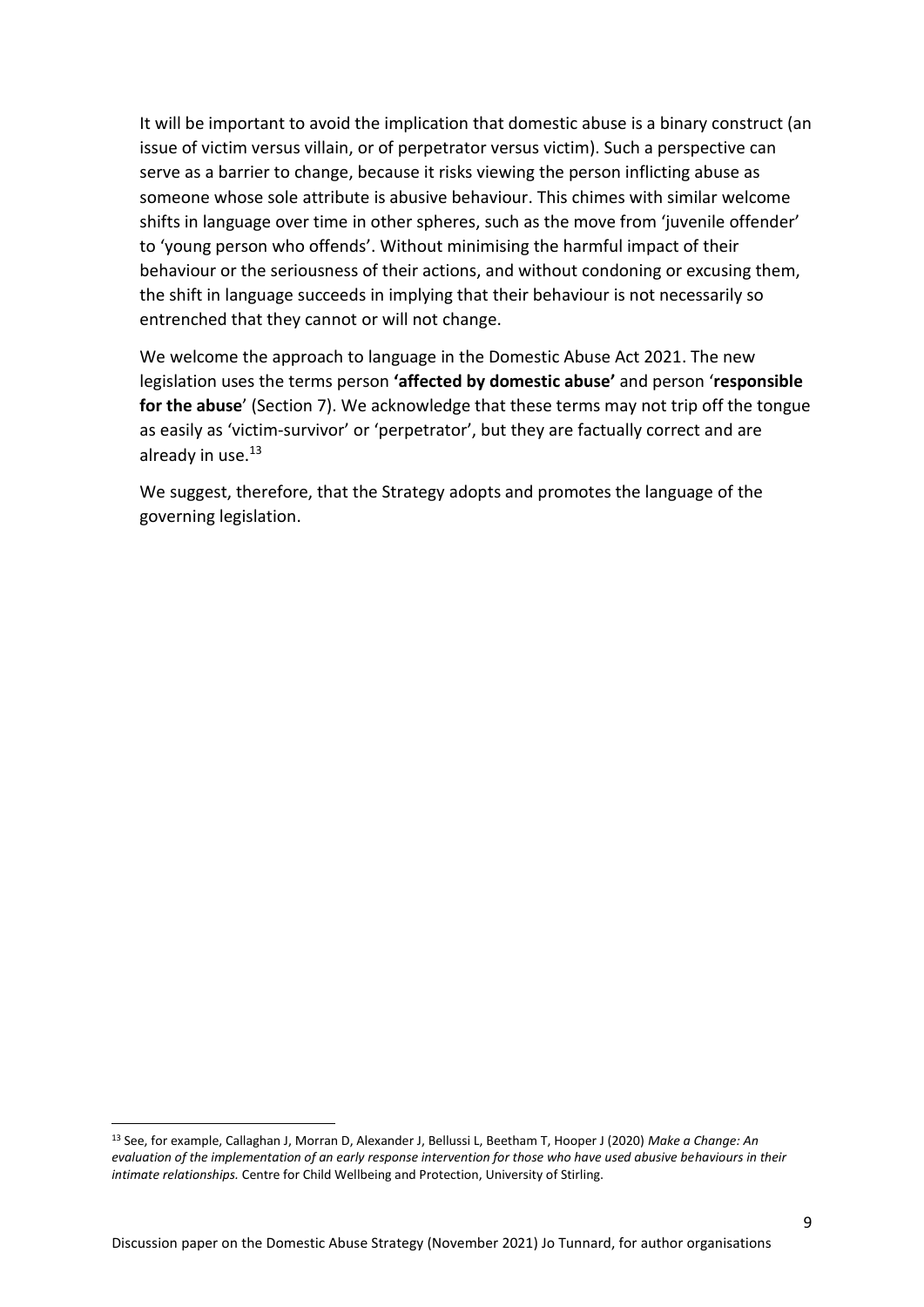## **4. HAVING A DISCRETE SECTION ABOUT THE FAMILY JUSTICE SYSTEM**

#### **Summary points**

- Many more citizens are linked to the Family Justice System than the Criminal Justice System.
- Expertise from the FJS has a key role in shaping domestic abuse policy and practice.
- Enhanced support and training for the judiciary will bring a range of benefits.
- Funding and some specific practice issues need to be addressed.

Highlighting the involvement and role of the family justice system, through including it as a separate section in the Strategy, would give due attention to the experiences of the huge group of children and parents who are affected by domestic abuse. For many of them, there is substantial cross-over over time between public and private law. $^{14}$ 

In addition, a separate section would help to highlight clearly the practice and funding concerns that need to be addressed. These include:

- The need for **greater clarity in pre-sentence reports**, to help in non-criminal court cases about children and families. Reports by the probation service could be clearer about the degree of risk (low, medium, high) that someone poses, and to whom, and reports by the police could be clearer about this in relation to the risk assessments they conduct.
- The need for enhanced **support and training needs of members of the judiciary** working in the family court. This will be particularly important if the family court is to take on a more investigative role. It can also be a way of ensuring that the family court avoids becoming, or being perceived as, an additional site or source of coercive control.
- The **central funding** needed to enable a family judge in either private or public law Children Act proceedings to be able to issue a requirement to attend a service/programme on a person responsible for abusive behaviour.
- In private law cases, most parties are now unrepresented and without access to funds. Whilst Cafcass have access to some funds, the threshold for places and the shortage of spaces makes it extremely difficult to ensure that an appropriate referral can be made within the child's timescale. In public law care proceedings, brought by the local authority, there is only patchy provision of services/programmes to support

<sup>14</sup> See, for instance, Philip G, Clifton J, Brandon M (2019) *[The Trouble With Fathers: The Impact of Time and Gendered-](https://research-portal.uea.ac.uk/en/publications/the-trouble-with-fathers-the-impact-of-time-and-gendered-thinking)[Thinking on Working Relationships Between Fathers and Social Workers](https://research-portal.uea.ac.uk/en/publications/the-trouble-with-fathers-the-impact-of-time-and-gendered-thinking) in Child Protection Practice in England.* In [Journal of](https://research-portal.uea.ac.uk/en/persons/georgia-philip/publications/)  [Family Issues.](https://research-portal.uea.ac.uk/en/persons/georgia-philip/publications/) 40, 16, pp 2288-2309.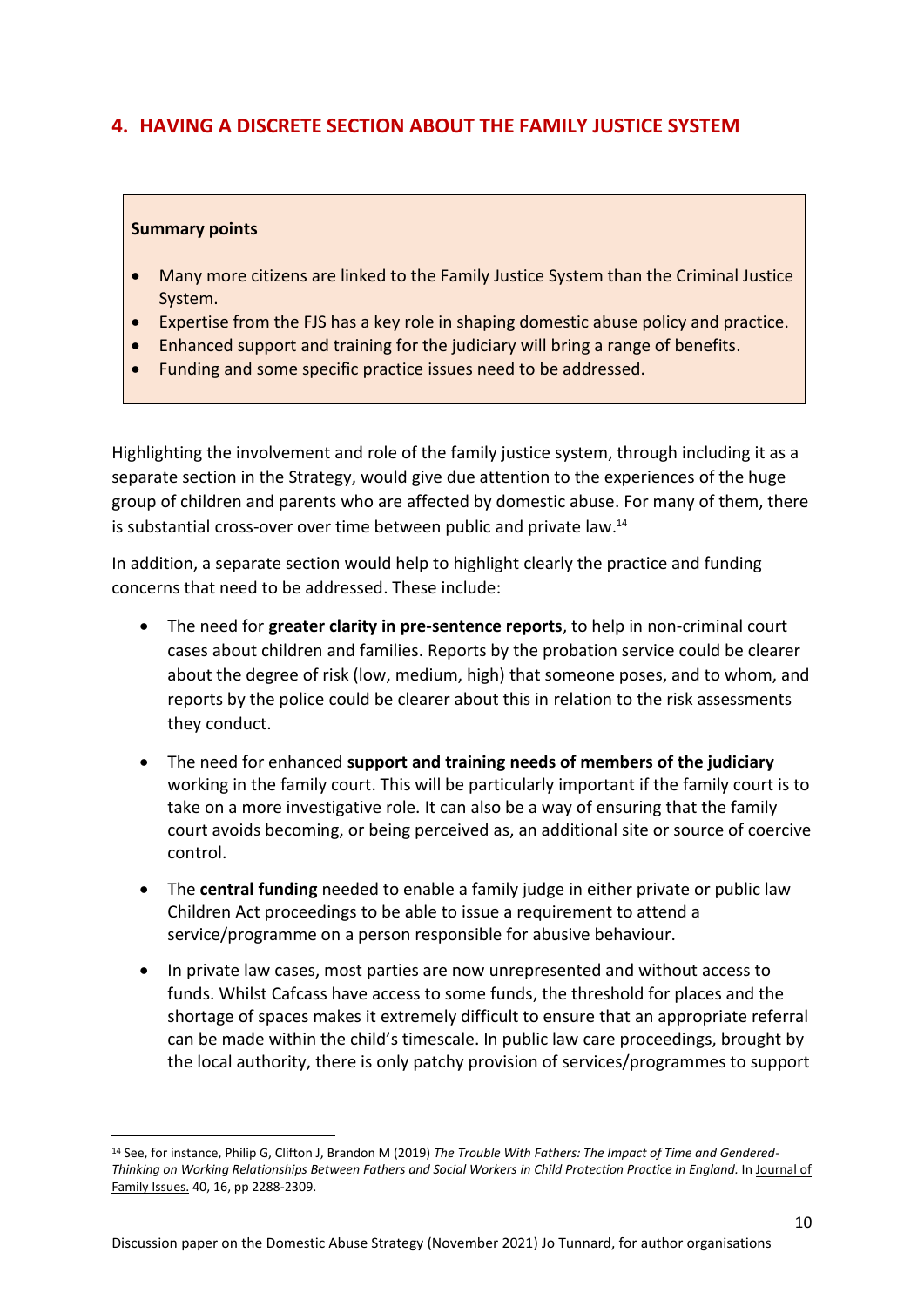a parent who is abused and to challenge and support change by a parent who uses abuse.

The Strategy presents a powerful opportunity to ensure that these services are funded as one part of the range of essential public services needed for tackling domestic abuse.

- To strengthen **the role of the DA Commissioner in advising the government** about the need for, and provision of, domestic abuse services, there would be merit in extending the duty of the Commissioner so that the Commissioner is required to report on services that offer high challenge/high support for those responsible for abuse, as well as – as included at present in Section 20 of the Act – reporting on services for those who have been abused and their children. Extending the duty in this way would help avoid the risk of DACO reporting on one aspect of service provision lagging behind the other.
- Attention to the difficulty for the court/judge in **undertaking a court data base search of family court domestic abuse cases** linked to a person alleged to be using abusive behaviour. Whilst there is a protocol between agencies for cooperation around safeguarding, there is a continuing block between different parts of the court system itself. A potential solution could be for Cafcass to have access to the court database in order to conduct cross-court checks on parties to a case.
- A final point about the family justice system is to ensure that policy discussions **incorporate the experience and expertise of the judiciary** working in the FJS. We note the requirement in Section 12 of the DA Act 2021 for the DACO Board to include at least one person representing those concerned with functions relating to policing and criminal justice, and the similar requirement in Section 58 in relation to domestic abuse local authority partnerships boards. In each case, we think it would be valuable for the requirement to be extended to persons concerned with functions relating to public and private family justice.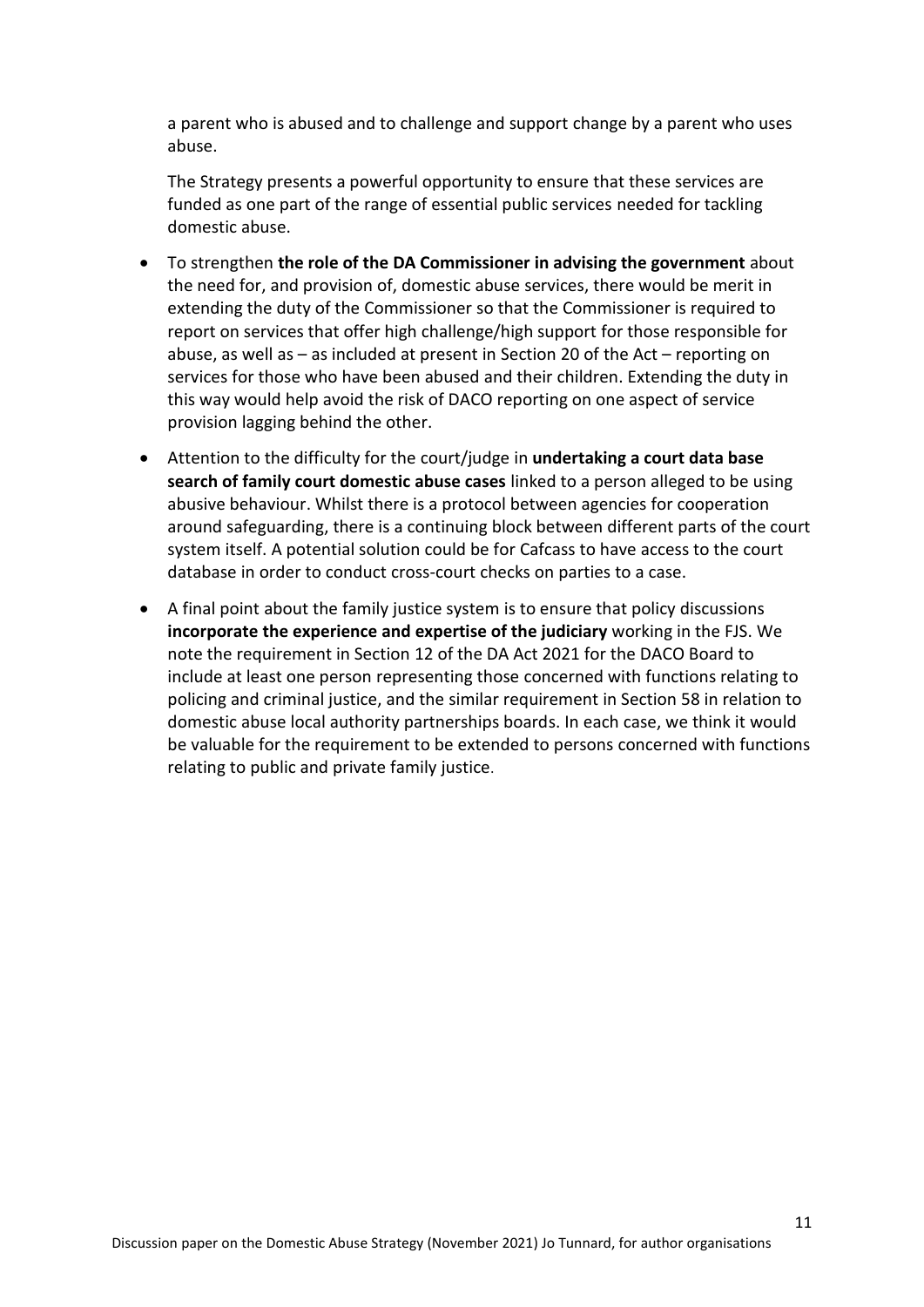## **5. EXPANDING THE EVIDENCE BASE**

#### **Summary points**

- The Strategy can enhance and promote the domestic abuse knowledge base.
- It can encourage the testing of emerging trends and promising practice.
- It can showcase services and approaches seeking to reduce entrenched inequalities.

The Strategy has the potential to be a valuable vehicle for promoting the messages from relevant research studies and other sources of evidence about the impact of domestic abuse and about ways of responding to it effectively. This needs to include tackling the barriers that impede progress in bringing about the change that is needed. The Strategy should highlight the research questions being explored at present and the timescale for their completion, as well as flagging up newly emerging areas of interest and explaining how these will be responded to. Both these aims could foster fruitful discussion and knowledge exchange across the broad spectrum of perspectives and service approaches in the sector.

The Strategy presents a tremendous opportunity to enhance the knowledge base:

- By establishing, or making explicit the need for, an **overarching research strategy for domestic abuse**. This research strategy should include the range of services needed, child and parent outcomes over time, and the causes and impacts of case recurrence through court.
- By addressing the need to understand, promote and disseminate the learning from **practice and development in the social care and court systems** around domestic abuse.

This could usefully include:

- ➢ Interrogating **the link between domestic abuse and parental substance misuse**.
- ➢ Knowing and acting on **the specific practical and emotional support around domestic abuse that parents value** from agencies. This is needed at all stages: early help when difficulties arise, support in response to child protection concerns, and in later work before, during and after care proceedings, including when children are returned home from care under a Supervision Order (or less frequently, a Care Order). The latter issue is being explored in a current study for the Department for Education and the Public Law Working Group.<sup>15</sup>

<sup>15</sup> Harwin, J. and Golding, L (forthcoming early 2022) *Parental perspectives on care proceedings, supervision orders and care orders at home: a report to the Department for Education.*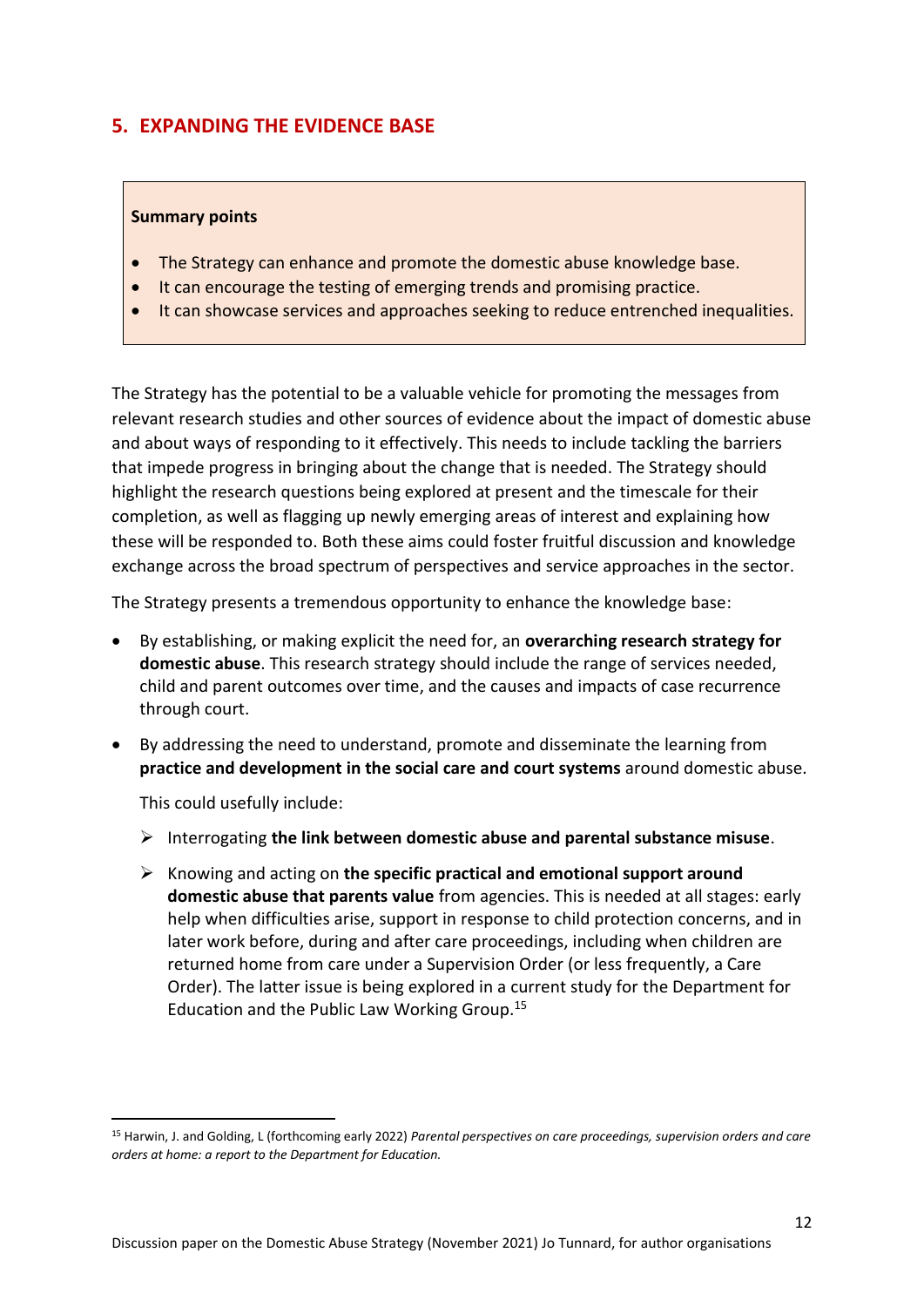➢ Exploring **the potential of the problem-solving court approach** in cases where domestic abuse is the main trigger for care proceedings. This would test the potential of extending access to the FDAC model of care proceedings where, whilst the main focus is substance misuse, the work of the specialist team and family court judge with parents almost always involves attention to the past and current experience of being harmed by experiencing, or by using, abusive behaviour.

The approach to substance misuse has been found more successful than ordinary proceedings in bringing about sustained behaviour change. Investigating its potential in relation to domestic abuse is currently under discussion by the Centre for Justice Innovation (the national support umbrella for FDACs) and research colleagues at the University of Lancaster. Whilst the evidence base is hampered by lack of prevalence data about domestic abuse in care proceedings, and about trends over time, the involvement of Cafcass and the Ministry of Justice could be a helpful way of creating opportunities for data linkage between the criminal and family courts, and for helping unravel who holds what data at national and local level.

➢ Paying **close attention to the particular circumstances and vulnerabilities of each person** involved in abuse or affected by it. We must attend to the needs of each child and each parent. This requires us to go beyond the instinct to blame people for their behaviour. It requires a nuanced approach that is responsive to individual needs, providing for example, opportunities for children to have access to a supervised and supported contact service when parents are living apart. These services provide a longer-term, transition service when private family court proceedings end or when no proceedings are involved. They can also be valuable when kinship carers are caring for children who have been affected by domestic abuse.

This requires that we learn from and promote the emerging evidence. For instance, about the paradoxical situation whereby we take domestic abuse seriously but not seriously enough: over-reacting but under-responding, as when women are told to separate from their partner but are offered few resources to help them do so or to stay together safely; or outsourcing the protection task but leaving women struggling with multiple disadvantages and leaving men unchallenged and unsupported to change; or failing to tap the potential of family and community networks to tackle secrecy and offer parents support.<sup>16</sup>

➢ Being open to seeing **domestic abuse as presenting behaviour that is underpinned and shaped by social, family and peer experiences**. We cannot ignore this if we are serious about wanting to make a difference and end the domestic abuse that inflicts so much harm in so many ways to so many people.

<sup>16</sup> Featherstone B, Inglis S, Morris K, Wild J (2021) Domestic abuse and child protection Change Project resources. [https://www.researchinpractice.org.uk/all/content-pages/change-projects/](https://eur02.safelinks.protection.outlook.com/?url=https%3A%2F%2Fwww.researchinpractice.org.uk%2Fall%2Fcontent-pages%2Fchange-projects%2F&data=04%7C01%7Cb.m.featherstone%40hud.ac.uk%7Ce6448f5f88f94f0723f408d9a459d8fe%7Cb52e9fda06914585bdfc5ccae1ce1890%7C0%7C0%7C637721528072920024%7CUnknown%7CTWFpbGZsb3d8eyJWIjoiMC4wLjAwMDAiLCJQIjoiV2luMzIiLCJBTiI6Ik1haWwiLCJXVCI6Mn0%3D%7C1000&sdata=JBjKWSi0PAkEO4wO%2F50pgxwEVftueeHBaTj7UUW3iic%3D&reserved=0)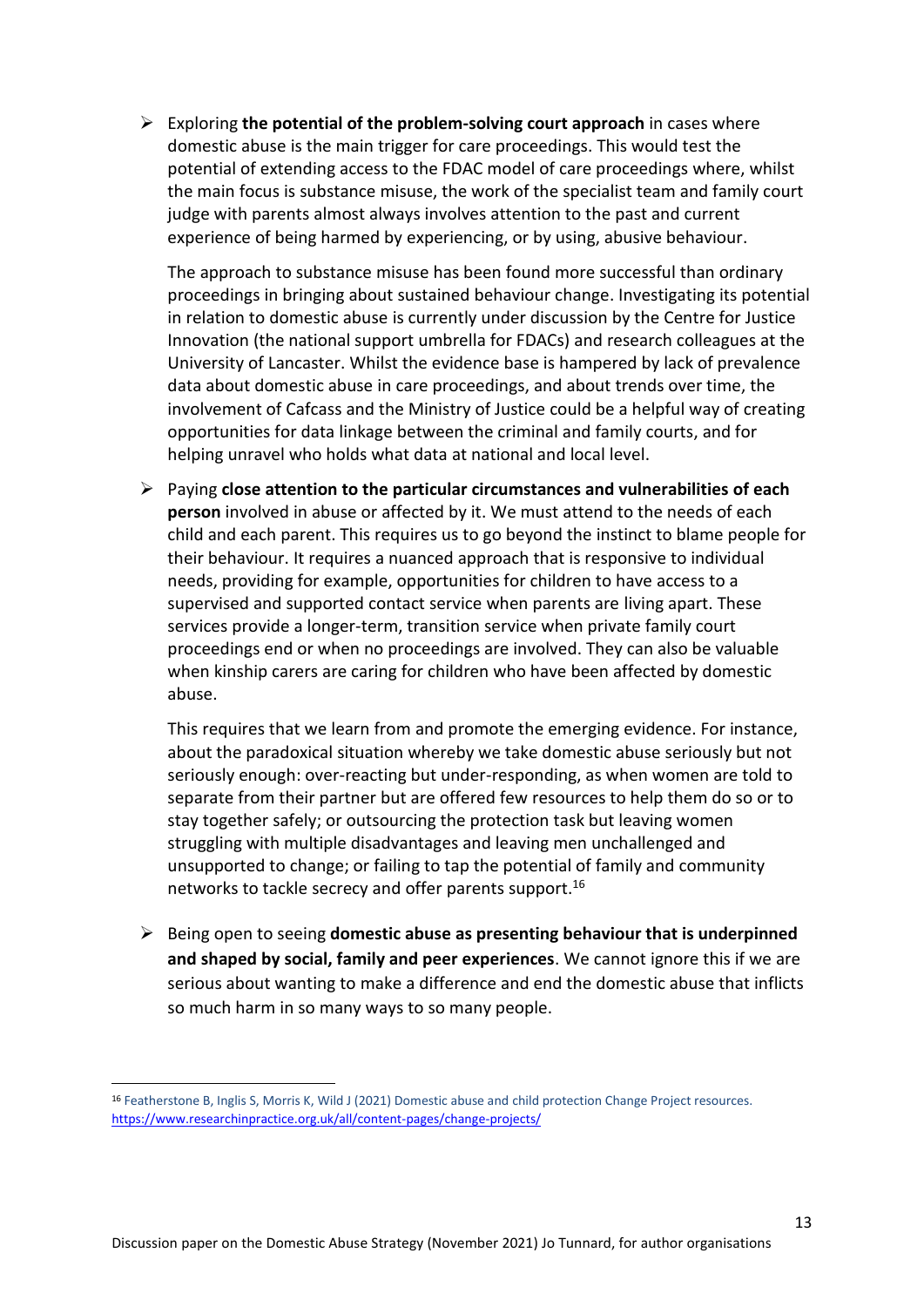This is about taking on board the policy and practice implications of research messages about poverty, gender inequalities, and how combined experiences of disadvantage can shape one's experience of the world (intersectionality). In a recent study of data from a Scottish longitudinal survey, young mothers and the poorest mothers were more likely than others to have experienced abuse; the findings are but one example of the importance of a nuanced response to individual circumstances and needs. 17

This is also about understanding the evidence that some perpetrator programmes, as well as generic anger management courses and psycho-educational approaches, fail to get to the root of what drives abusive behaviour. Achieving this aim means helping those who wish and are able to change their behaviour to do so, whilst ensuring that their partner and children stay fully informed, safe and supported before, during and after this time.

And there is learning here about the relevance of the mental health needs of those who use abusive behaviour. A review of the recent evidence base highlights the lack of engagement with mental health issues by interventions working with people who use abusive behaviour.<sup>18</sup> It supports, too, the knowledge that risk can be reduced if people can be encouraged to access mental health services and the value of developing close inter-agency working, including between mental health services, the police, social services, and domestic abuse services.

<sup>&</sup>lt;sup>17</sup> Skafida V, Morrison F, Devaney J (2021) Prevalence and Social Inequality in Experiences of Domestic Abuse Among Mothers of Young Children: A Study Using National Survey Data from Scotland; *Journal of Interpersonal Violence* [DOI Link.](https://doi.org/10.1177/0886260520980392) <sup>18</sup> Bhaysar V, Kirkpatrick K, Calcia M, Howard L M (2020) Lockdown, domestic abuse perpetration and mental health care: gaps in training, research and policy. *Lancet Psychiatry* 2020. Published Online September 28. https://doi.org/10.1016/ S2215-0366(20)30397-7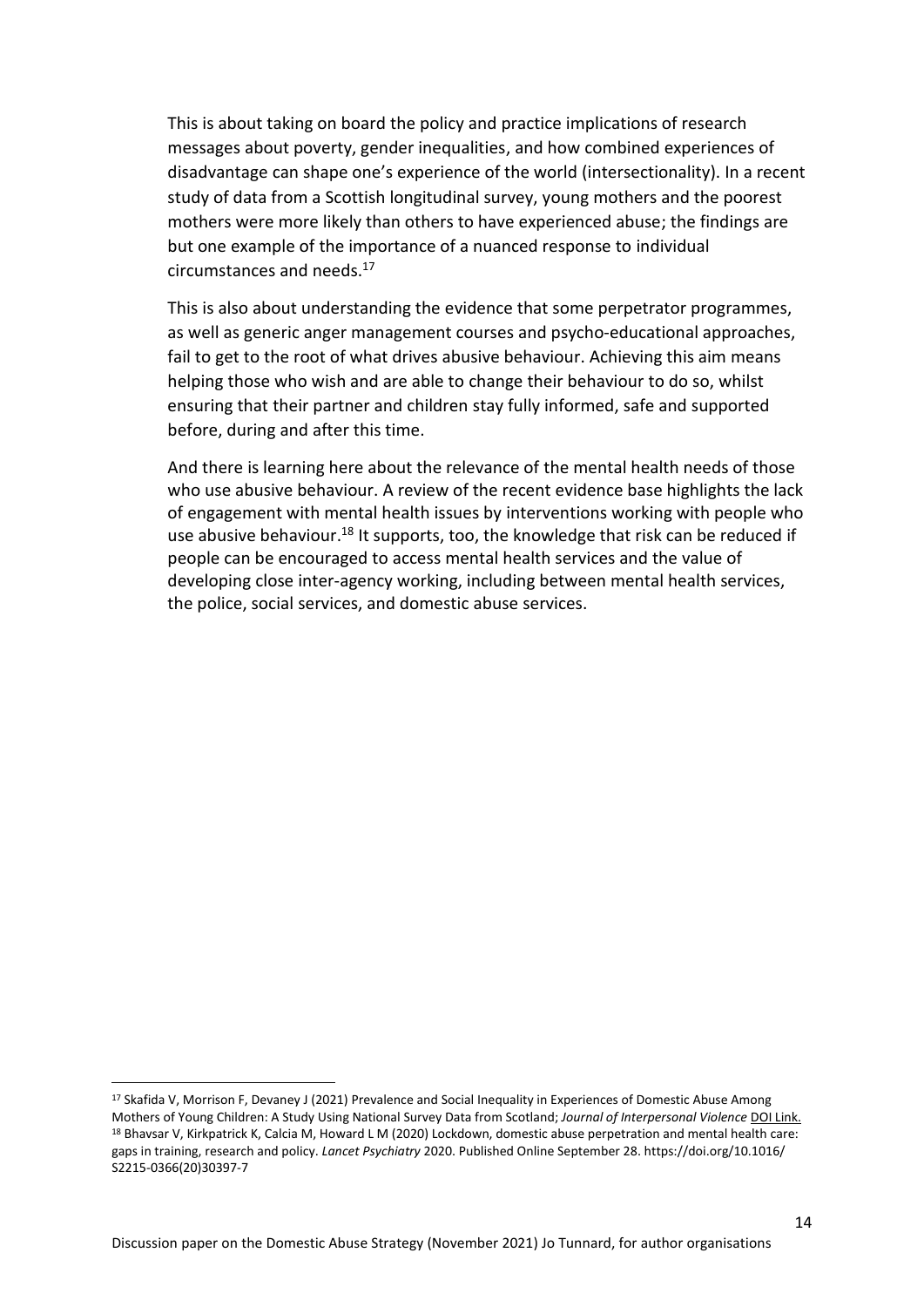## **6. POLICY IMPLEMENTATION MATTERS**

### **Summary points**

- Ending domestic abuse is everyone's business.
- Champions at national and local level are drivers for changes in policy and for the mindset that will support corresponding changes in practice.
- We must measure what matters, not just what we know how to measure.
- Sufficient funding is needed for every corner of the work.

We list below some of the key messages about implementation that we believe should be woven throughout the Strategy and its supporting materials.

- Emphasising that ending domestic abuse is the **business of everyone**.
- The scale of the problem is of grave concern and the damage arising from it can be long lasting. It would be useful to frame this as a **public health issue for society** to tackle. This will mitigate the risk of undue focus on criminalisation, in favour of a broader narrative that places responsibility for abuse firmly on those who abuse and supports those wanting to change their behaviour whilst all the time giving priority attention to the safety and well-being of those who have or may have been abused.
- Responsibility to end domestic abuse must be taken seriously, at **national and local level**. This requires a strong, cross-departmental steer from government and, at local level, a determination by local leaders to adopt and promote a planned agenda for change. This must be in line with the duties on agencies under the Children Act 1989 and the Children Act 2000 to ensure that there are services to meet the needs of children caught up in domestic abuse, of those who have been abused, and of those who wish to change their abusive behaviour.

We commend the way in which the Domestic Abuse Commissioner has created a timelimited task-and-finish Strategic Reference Group to bring together leaders from a range of services and public bodies to discuss how they can work together to address those who use abusive behaviour.

• Action needs to be underpinned by **close attention to the existing evidence base** around domestic abuse and by a plan for building on current knowledge. Plans regarding research need to focus on interventions and outcomes, a shared understanding of effectiveness and of how we evaluate and measure success, and clarity about the thinking that informs our understanding. Evidence comes in different forms, each with a contribution to the overall aim of increasing knowledge and understanding about what works, for whom, and in what circumstances. It would be helpful for the Strategy to guard against implying a hierarchy of evidence, in favour of a definition of evidence that explicitly respects qualitative and quantitative data, professional knowledge and the expertise of those with lived experience.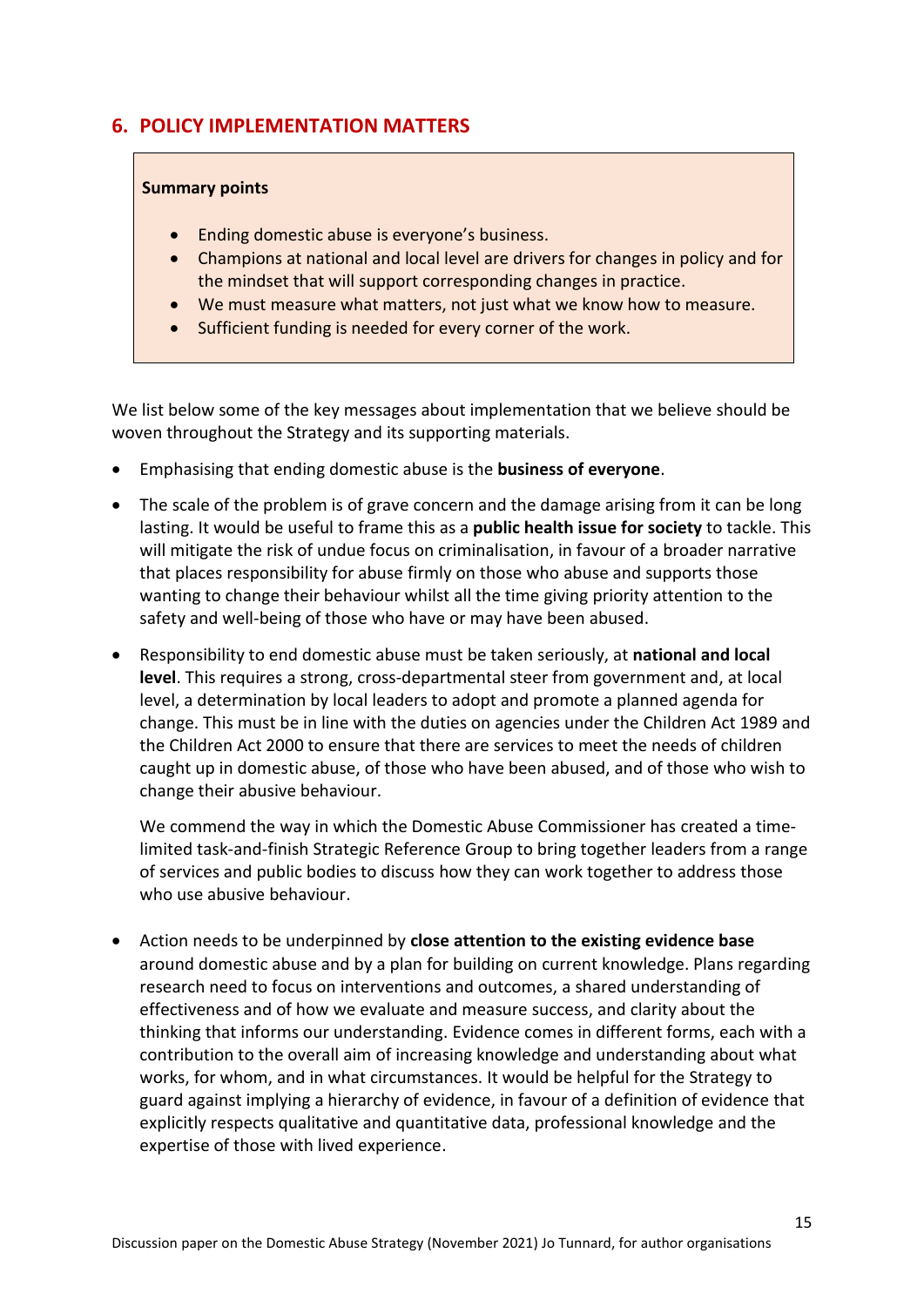This was the approach taken in developing resources for the Drive Partnership/Research in Practice project that focused on domestic abuse and children's social care. These materials include a rapid literature review and a Strategic Briefing for local leaders; they combine research messages with insights from professionals and from people with lived experience of domestic abuse.<sup>19</sup>

Mixed methods research is more likely to combine the lived experience and details of the nature and quality of services received (as opposed to those offered). Aiming for longitudinal mixed-methods studies, to increase our knowledge of outcomes, and that incorporate the voice of service users, is likely to be most fruitful. This would build on the earlier evidence base, including the Mirabal study on community-based domestic abuse programmes for those who use abusive behaviour and the measures of success that were developed in consultation with victim-survivors, practitioners and men who used violence in their relationships. The children's voice is also captured here.<sup>20</sup>

- Of relevance here is the need to **think critically about any unintended consequences** of the Strategy. If it comes with a proliferation of KPIs and/or blunt measurement tools, we will likely see the system adapt quickly to these by prioritising 'what can be measured' over 'what matters'. Linked to this is the development of likely metrics. For example, a number of those proposed are perhaps overly police focused: for example, counting the number of DA charges rather than the number of convictions. In addition, victim satisfaction should not be judged only by what is collected in police crime surveys; it is essential to gather feedback about satisfaction from all available services and from all those who use them.
- Given the relative overall paucity of evidence of effectiveness of domestic abuse interventions (for those abused, as well as those responsible for abuse), it would be extremely useful for the Strategy to **showcase practice and policy initiatives to draw on**, including interventions across the spectrum of need and risk, the nature of the available evidence, and practice lessons about successful implementation.
- In relation to the implementation of the Domestic Abuse Strategy, the greatest chance of success will be boosted by clarity about the **standards for implementation, the mechanism for evaluating adherence to the standards, and the intended alignment with inspection** arrangements (recognising that single agency and joint inspections are a powerful lever for change and improvement). It will be important to give assurance that the Domestic Abuse Commissioner Board, and any themed group established alongside it, reflect the full range of experience and expertise needed to work towards the shared goal of understanding and ending domestic abuse. In addition to the point made earlier about including those with specific knowledge of the family justice system, we commend the practice of the new Strategic Reference Group for action on perpetrators whereby Group members canvas the views of the sector they represent about agenda items for upcoming meetings.

<sup>19</sup> [Http://driveproject.org.uk/drivecsc/](http://driveproject.org.uk/drivecsc/)

<sup>&</sup>lt;sup>20</sup> Se[e https://projectmirabal.co.uk/publications-research-tools/](https://projectmirabal.co.uk/publications-research-tools/) for final report and other project publications.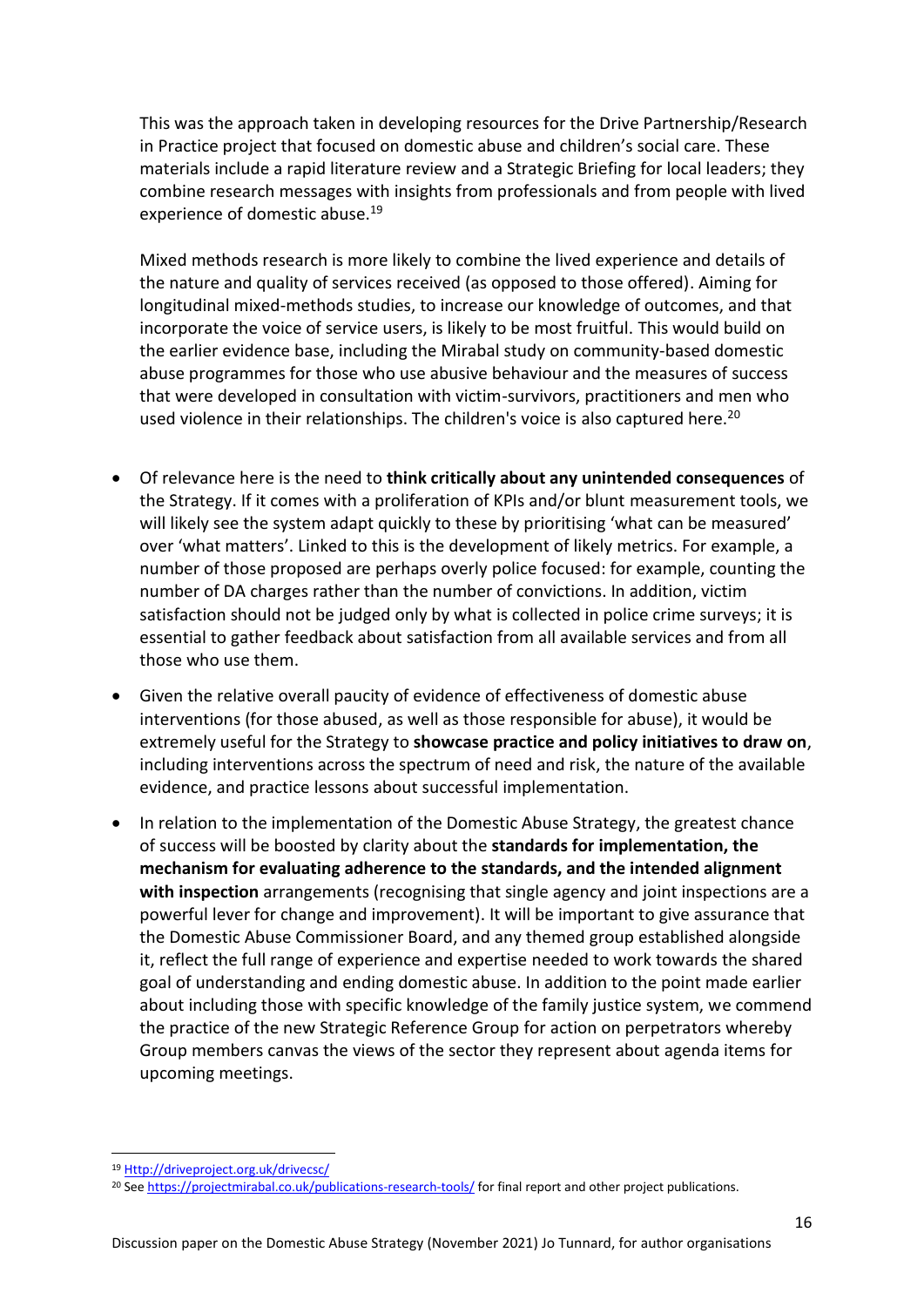• The **culture of implementation** is of crucial importance. This is about capturing hearts and minds, building confidence and creating a learning system. Even the most ambitious and well-conceived reforms can struggle to achieve impact if implementation becomes mired in process, and obscures or unintentionally undermines the moral drive of professionals and policy makers to improve lives. Harnessing and leveraging the widespread professional appetite for reform and ensuring that mechanisms for capturing implementation progress are proportionate and purposeful, will go some way to maintaining momentum.

A broad approach to learning and development is likely to be more effective than, and thus preferable to, a narrow focus on traditional methods of one-off training which evidence suggests can have limited impact on practice. <sup>21</sup> There is a crucial role for social work educators at both qualifying and post-qualifying level and for in-house training. Importantly, support and reflective supervision must be available for those who are delivering challenge and support interventions, including those mentioned earlier: specialist holistic approaches like FDAC and facilitators of BBR programmes.

In relation to the latter, recommendations for practitioners include, but are not limited to, the need to attract and retain highly skilled and experienced facilitators; a significant improvement in domestic abuse and neuro-diverse awareness training, going beyond that delivered inhouse in the secure estate; and supportive and/or clinical supervision to counter the potential for collusive practice and promote wellbeing.<sup>22</sup>

A final point here is to ask about the **learning from other countries and jurisdictions** that has and/or might help shape the Strategy. For example, we wonder whether the learning from the Royal Commission held in Victoria State, Australia, holds some clues to implementation that would help encourage and embed the cultural and social shift needed to end domestic abuse.

• Clear presentation of **opportunities for funding work to tackle domestic abuse** would be welcome to those working in the sector. This is relevant for commissioners, including Police and Crime Commissioners (PCCs). Current website descriptions of the PCC service commissioning aim tend to refer only to their support for services for those who have been abused. It would be extremely helpful to also include their current or intended provision of services that offer high challenge/high support to those who want/need to change their abusive behaviour.

<sup>21</sup> Research in Practice (2012) Training transfer: Getting learning into practice. Dartington: Research in Practice. <sup>22</sup> Renehan N (2021) Building better relationships? Interrogating the 'black box' of a statutory domestic violence perpetrator programme. Summary of thesis and key findings report.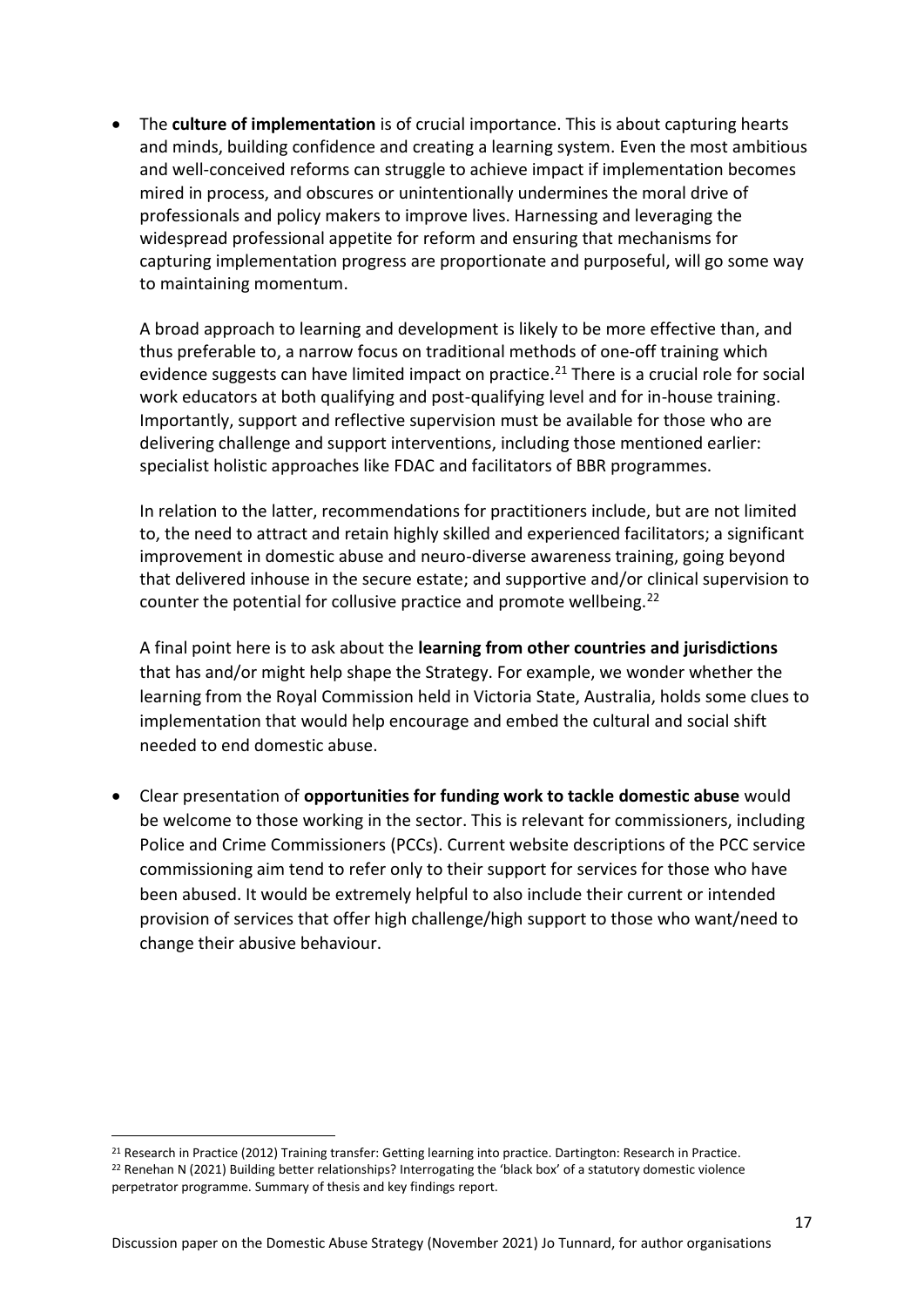### Finally, the substantial point about funding is that a **committed public health approach to endemic social issues requires investment.**

Sufficient funding is needed for every corner of domestic abuse work, for those who are abused, for those responsible for the abuse, and for children and others affected by the abuse. Funding formulas should be based on local need and should actively avoid competition for funds by statutory and voluntary sector stakeholders. The funding should protect the provision of specialist services to discrete disadvantaged groups and provide for robust monitoring and evaluation.

In addition, funding must not drain resources from services for those who have been abused. As promoted by the sector: "It is essential that funding for work with perpetrators is not viewed as a substitute for investment in victim support services, and that each be funded sustainably, independently of each other. **It is not either/or.**" 23

<sup>&</sup>lt;sup>23</sup> See the Perpetrator Call to Action Strategy, Section 4: A Sustainable, Predictable Source of Funding, Call-to-action.pdf [\(driveproject.org.uk\).](http://driveproject.org.uk/wp-content/uploads/2021/02/Call-to-action.pdf) And *The Observer* leader article 7 November 2021 "Prevention should be a priority in halting violence against women".